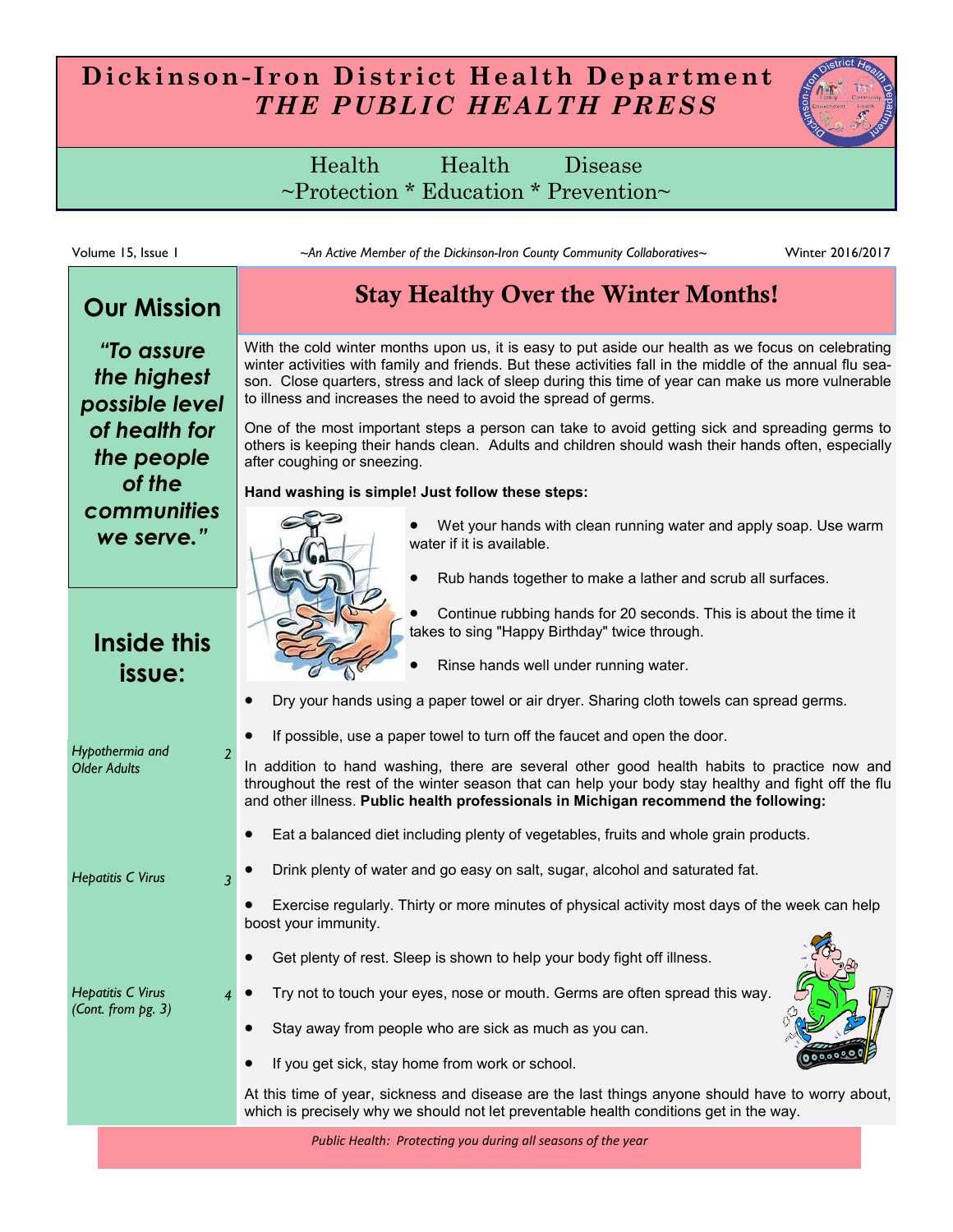## **Hypothermia and Older Adults**

The cold truth about hypothermia is that Americans aged 65 years and older face this danger every winter. Older adults are especially vulnerable to hypothermia because their body's response to cold can be diminished by underlying medical conditions

such as diabetes, some medicines including over -the-counter cold remedies, and aging itself. As a result, hypothermia can develop in older adults after even relatively mild exposure to cold weather or a small drop in temperature.



These tips from the National Institute on Aging (NIA) at the National Institutes of Health will help older people avoid this dangerous cold-weather condition. When the temperature gets too cold or the body's heat production decreases, hypothermia occurs. Hypothermia is defined as having a core body temperature below 95 degrees.

Someone suffering from hypothermia may show one or more of the following signs: slowed or slurred speech, sleepiness or confusion, shivering or stiffness in the arms and legs, poor control over body movements or slow reactions, or a weak pulse. If you suspect hypothermia, or if you observe these symptoms, call 911.

Here are a few tips to help older people avoid hypothermia:

 When going outside in the cold, it is important to wear a hat, scarf, and gloves or mittens to prevent loss of body heat through your head and hands. Also consider letting someone know you're going outdoors and carry a fully charged cellphone. A hat is particularly important because a

large portion of body heat can be lost through the head. Wear several layers of loose clothing to help trap warm air between the layers.

 Check with your doctor to see if any prescription or over-the-counter medications you are taking may increase your risk for hypothermia.

- Make sure your home is warm enough. Some experts suggest that, for older people, the temperature be set to at least 68 degrees.
- To stay warm at home, wear long underwear under your clothes, along with socks and slippers. Use a blanket or afghan to keep your legs and shoulders warm and wear a hat or cap indoors.

The U.S. Department of Health and Human Services has funds to help low-income families pay heating bills through the Low-Income Home Energy Assistance Program (LIHEAP).

Applicants can call the National Energy Assistance Referral (NEAR) project at: **1-866-674-6327, email** [energy@ncat.org](mailto:energy@ncat.org) or go to the LIHEAP website [http://www.acf.hhs.gov/programs/ocs/](http://www.acf.hhs.gov/programs/ocs/resource/liheap-brochures) [resource/liheap](http://www.acf.hhs.gov/programs/ocs/resource/liheap-brochures)-brochures.

NEAR is a free service providing information on where you can apply for help through LIHEAP. The Administration for Children and Families funds the Energy Assistance Referral hotline.

The NIA has free information about hypothermia, including the brochure *[Stay Safe in Cold Weather](https://www.nia.nih.gov/health/publication/stay-safe-cold-weather/what-hypothermia)*, the fact sheet *[Hypothermia: A Cold Weather Haz](https://www.nia.nih.gov/health/publication/hypothermia)[ard](https://www.nia.nih.gov/health/publication/hypothermia)*, and other free publications on healthy aging on the [NIA website](https://www.nia.nih.gov/)

[https://www.nia.nih.gov/health/publication/stay](https://www.nia.nih.gov/health/publication/stay-safe-cold-weather/what-hypothermia)safe-cold-[weather/what](https://www.nia.nih.gov/health/publication/stay-safe-cold-weather/what-hypothermia)-hypothermia or order free copies by calling NIA's toll-free number: 1-800-222-2225.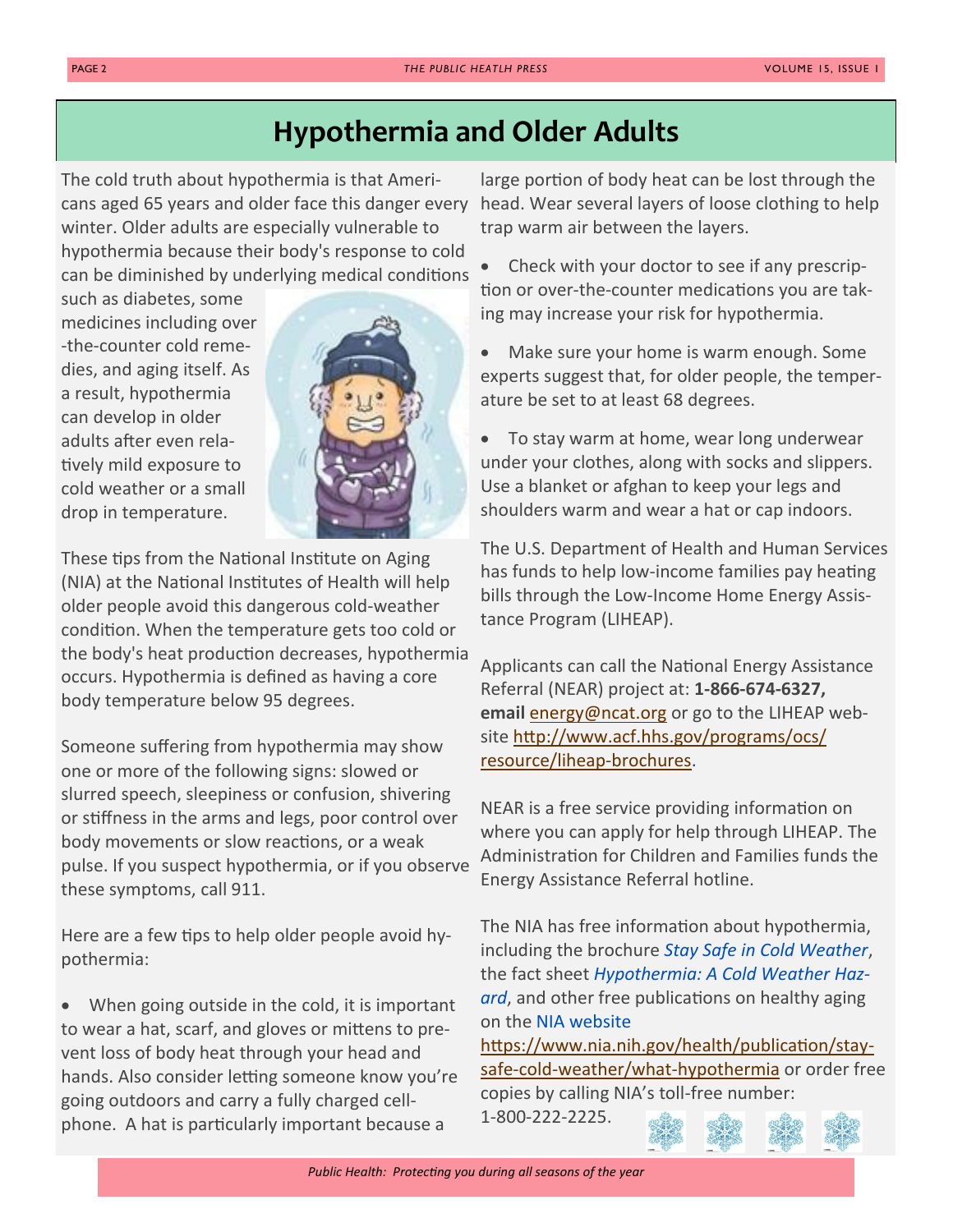# **Hepatitis C Virus**

Hepatitis C is a viral infection that causes liver inflammation, sometimes leading to serious liver damage. The hepatitis C virus (HCV) spreads through contaminated blood. Until recently, hepatitis C treatment required weekly injections and oral medications that many HCV-infected people couldn't take because of other health problems or unacceptable side effects. That's changing. Today, chronic HCV is usually curable with oral medications taken every day for two to six months. Still, about half of people with HCV don't know they're infected, mainly because they have no symptoms, which can take decades to appear. For that reason, the U.S. Centers for Disease Control and Prevention recommends a one-time screening blood test for everyone at increased risk of the infection. The largest group at risk includes everyone born between 1945 and 1965 — a population five times more likely to be infected than those born in other years.

Long-term infection with the hepatitis C virus (HCV) is known as chronic hepatitis C. Chronic hepatitis C is usually a "silent" infection for many years, until the virus damages the liver enough to cause the signs and symptoms of liver disease. Among these signs and symptoms are:

- Bleeding easily
- Bruising easily
- Fatigue
- Poor appetite
- Yellow discoloration of the skin and eyes (jaundice)
- Dark-colored urine
- Itchy skin
- Fluid buildup in your abdomen (ascites)
- Swelling in your legs
- Weight loss
- Confusion, drowsiness and slurred speech (hepatic encephalopathy)
- Spider-like blood vessels on your skin (spider angiomas)

Every chronic hepatitis C infection starts with an acute phase. Acute hepatitis C usually goes undiagnosed because it rarely causes symptoms. When signs and symptoms are present, they may include jaundice, along with fatigue, nausea, fever and muscle aches. Acute symptoms

appear one to three months after exposure to the virus and last two weeks to three months. Acute hepatitis C infection doesn't always become chronic. Some people clear HCV from their bodies after the acute phase, an outcome known as spontaneous viral clearance. In studies of people diagnosed with acute HCV, rates of spontaneous viral clearance have varied from 14 to 50 percent. Acute hepatitis C also responds well to antiviral therapy.

Hepatitis C infection is caused by the hepatitis C virus. The infection spreads when blood contaminated with the virus enters the bloodstream of an uninfected person. Globally, HCV exists in several distinct forms, known as genotypes. The most common HCV genotype in North America and Europe is type 1. Type 2 also occurs in the United States and Europe, but is less common than type 1. Both type 1 and type 2 have also spread through much of the world, although other genotypes cause a majority of infections in the Middle East, Asia and Africa. Although chronic hepatitis C follows a similar course regardless of the genotype of the infecting virus, treatment recommendations vary depending on viral genotype.

Your risk of hepatitis C infection is increased if you:

- Are a health care worker who has been exposed to infected blood, which may happen if an infected needle pierces your skin
- Have ever injected or inhaled illicit drugs
- Have HIV
- Received a piercing or tattoo in an unclean environment using unsterile equipment
- Received a blood transfusion or organ transplant before 1992
- Received clotting factor concentrates before 1987
- Received hemodialysis treatments for a long period of time
- Were born to a woman with a hepatitis C infection
- Were born between 1945 and 1965, the age group with the highest incidence of hepatitis C infection



• Were ever in prison

*(Cont. on back page)*